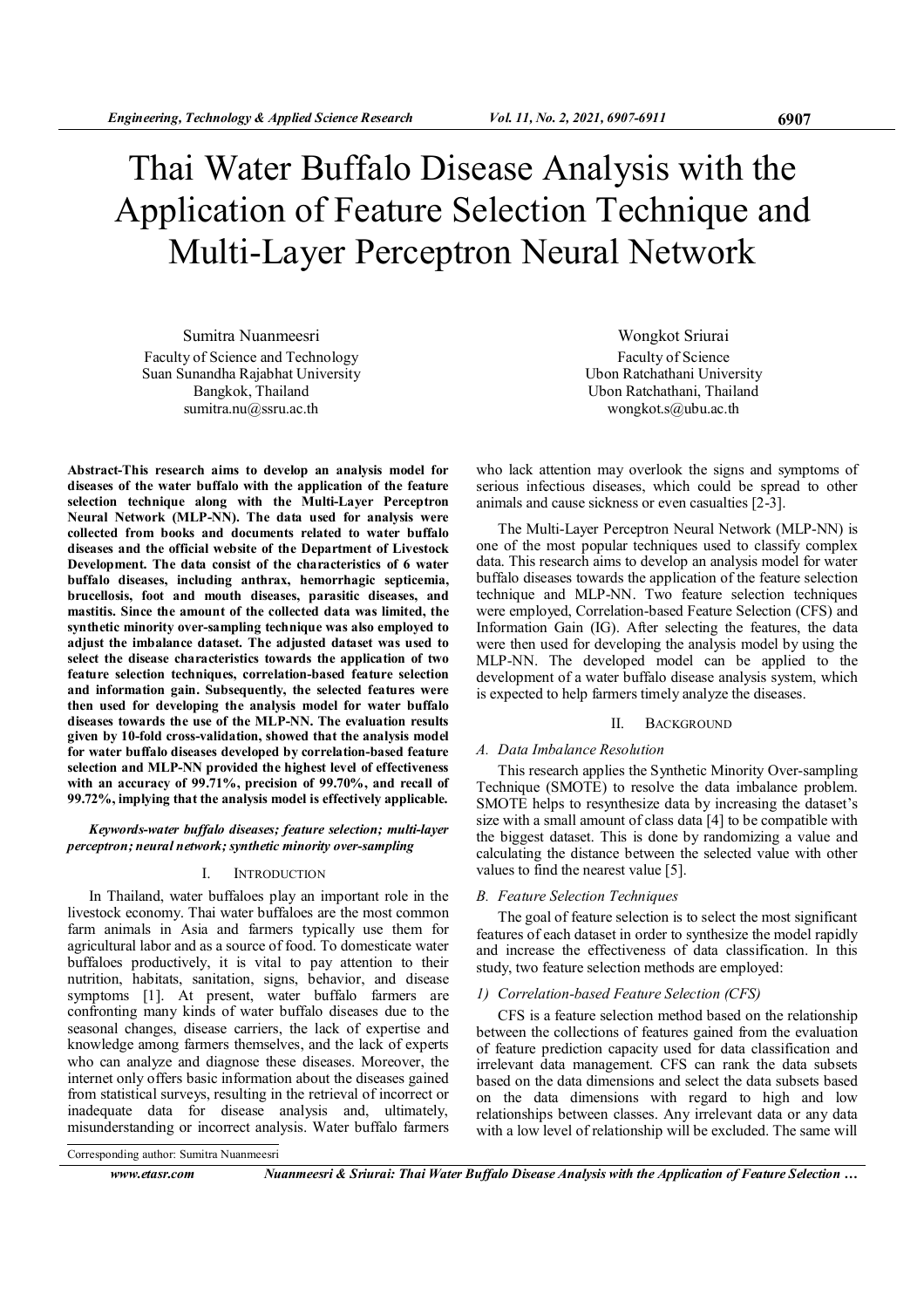occur with complex data dimensions which shall be excluded from the data dimensions with a high level of relationship. The formula for evaluating the subsets of CFS data dimensions is shown in  $(1)$  [6]:

$$
M_{s} = \frac{k\overline{r}_{cf}}{\sqrt{k + k(k-1)\overline{r}_{f}}}
$$
 (1)

where  $k$  refers to the data dimension or features,  $M<sub>S</sub>$  refers to the value of  $S$  data dimension subset which composes of  $k$  data dimensions,  $\overline{r}_{cf}$  refers to the average value of the relationship between the variables and classes (  $f \in S$  ), and  $\overline{r}_f$  refers to the average value of the relationship of data dimension.

## 2) Information Gain (IG)

IG is a feature selection method in which the gain value of each mode is evaluated. If a node has the highest gain value, it will be chosen as the root node, and the rest of the data will be reassessed in order to find the gain value of the next node. The formula for finding the IG value is [7]:

$$
Gain(Y; X) = H(Y) - H(Y | X) \quad (2)
$$

where  $Y$  refers to the feature value, which is a data class belonging to the  $\{Y_1, Y_2, ..., Y_n\}$  set where *n* is the number of features, X refers to the value of other features that are not classes ranging between  $\{X_1, X_2, ..., X_n\}$ ,  $Gain(Y; X)$  refers to the score value gained from sample randomization ranging between 0 and 1,  $H(Y)$  refers to the probability value gained from the randomization of Y samples, and  $H(Y|X)$  refers to the probability value gained from the randomization of Y samples when compared to X.  $H(Y)$  and  $H(Y|X)$  are calculated in (3) and (4), respectively:

$$
H(Y) = -\sum_{i=1}^{i=k} P(Y = y_i) \log_2 P(Y = y_i)
$$
 (3)  

$$
H(Y | X) = -\sum_{i=1}^{i=k} P(X = x_i) H(Y | X = x_i)
$$
 (4)

where  $P(Y = y_i)$  refers to the probability value from  $y_i$  to  $y_k$ ,  $P(X = x_i)$  refers to the probability value from  $x_i$  to  $x_k$ , and k refers to the number of features.

## C. Multi-Layer Perceptron Neural Network

The MLP-NN, illustrated in Figure 1, consists of an input layer, hidden layers, and an output layer [8]. In each layer, there are a collection of nodes. Possibly, there are more than one hidden layers [9]. The MLP-NN operates by inserting data into the input layer to estimate and deliver the results to the output layer. The estimation requires the sum total of input data multiplied by weight values, as shown in (5). After that, the output is used for the calculation with the sigmoid function, as shown in (6).

$$
n = \sum_{i=1}^{k} P_i W_i \qquad (5)
$$

where *n* refers to the sum total of input  $P_i$  multiplied by the weight  $W_i$  and i refers to the number of inputs or weight value. In  $(6)$ , x refers to the input value.

$$
f_x = \frac{1}{1 + e^{-x}} \quad (6)
$$

The output of the hidden layer is delivered to the output layer, where there is a comparison between the estimated and the target outputs. If there are different values that cannot be accepted, the outputs will get into the backpropagation process and go back to the hidden and input layer. Simultaneously, there is the weight adjustment process, which will find the most acceptable value after testeing with the data. Subsequently, the output is estimated with the sigmoid function once again [8].



#### D. Similar Studies

Authors in [13] compared the effectiveness of data imbalance resolution techniques by using diabetes patients' data. The research team compared four different methods, which include oversampling, undersampling, hybrid method, and SMOTE. Two data classification techniques were applied, Multinomial Logistic Regression Analysis and Decision Tree, to classify diabetes patients. The research findings showed that the combination of the data adjusted by SMOTE and the data classification with the decision tree technique provided the best results for the classification of the diabetes patients. Authors in [14] studied the classification of heart diseases using MLP-NN and IG as a feature selection method. The findings showed that the number of features could be reduced from 13 to 8, while the accuracy of the training dataset increased by 1.1% and the accuracy of the trial dataset increased by 0.82%. Authors in [15] studied the classification of ovarian cancer towards the application of SMOTE and MLP-NN. The findings indicated that the SMOTE technique could adjust the data balance, and after using the adjusted data to construct the model with MLP-NN, the model's effectiveness increased. The experiment results showed that the application of SMOTE+MLP provided a data classification accuracy of 96%, which was higher than the one gained from the application of SMOTE+RBF. Authors in [16] applied feature selection along with MLP to predict chronic diseases. The research findings showed that applying these two methods provided higher effectiveness in terms of chronic disease prediction than the application of Support Vector Machine (SVM) and Decision Tree.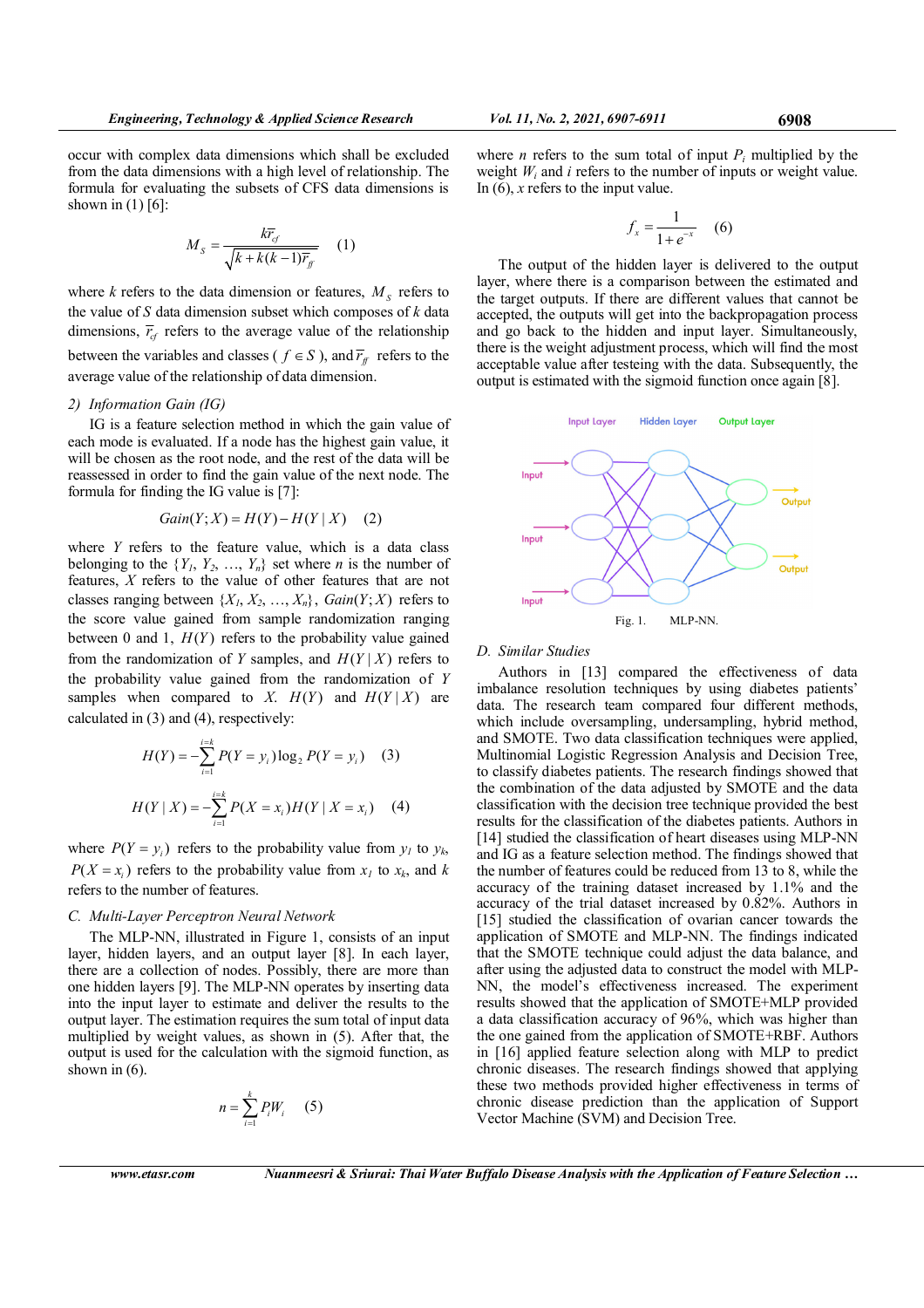The developed model of the current research can be applied to the development of a water buffalo disease analysis system. Two feature selection techniques were employed, CFS and IG.

### E. Effectiveness Evaluation

The effectiveness evaluated by the confusion matrix is an evaluation method of discriminants' accuracy, which means the discriminants can be classified in accordance with their genuine value. The accuracy can be calculated by (7) [10], while precision and recall can be calculated in  $(8)$  and  $(9)$  [11-12], with the values represented in Figure 2.

$$
Accuracy = \frac{TP + TN}{TP + TN + FP + FN} \times 100 \quad (7)
$$

$$
Precision = \frac{TP}{TP + FP} \times 100 \quad (8)
$$

$$
Recall = \frac{TP}{TP + FN} \times 100 \quad (9)
$$

where TP refers to when the target class is "Yes," and the model predicts it as "Yes" (True Positive), FP refers to when the target class is "Yes," but the model predicts it as "No" (False Positive), TN refers to when the target class is "No," and the model predicts it as "No" (True Negative), and FN refers to when the target class is "No," but the model predicts it as "Yes" (False Negative).

|  |        |          | Predicted            |           |  |  |  |  |  |
|--|--------|----------|----------------------|-----------|--|--|--|--|--|
|  |        |          | Negative<br>Positive |           |  |  |  |  |  |
|  | Actual | Negative | <b>TN</b>            | <b>FP</b> |  |  |  |  |  |
|  |        | Positive | <b>FN</b>            | <b>TP</b> |  |  |  |  |  |

Fig. 2. Confusion matrix.

#### III. RESEARCH METHODOLOGY

The research methodology for the analysis of Thai water buffalo diseases consists of 1) data collection and preparation, 2) data imbalance adjustment using SMOTE, 3) feature selection by CFS and IG, 4) model development using MLP-NN, and 5) model effectiveness evaluation (Figure 3).

# A. Data Collection and Preparation

This research collected data from books and documents related to water buffalo diseases [3] and the Department of Livestock Development's official website. There are totally 480 records of data. The data involves information about six water buffalo disease classes, namely anthrax, hemorrhagic septicemia, brucellosis, foot and mouth diseases, parasitic diseases, and mastitis. These data were used for developing the disease analysis model. There are 33 attributes and six classes, as illustrated in Table I.

| TABLE I. | DATA CHARACTERISTICS USED FOR DEVELOPING THE  |
|----------|-----------------------------------------------|
|          | ANALYSIS MODEL OF THAI WATER BUFFALO DISEASES |

| <b>Symptoms</b>                                        | Data symbol              | Data value                                                   |  |  |  |  |  |  |
|--------------------------------------------------------|--------------------------|--------------------------------------------------------------|--|--|--|--|--|--|
|                                                        |                          | High: AA1                                                    |  |  |  |  |  |  |
| Fever                                                  | Symptom 1                | Moderate: AA2<br>No Fever: AA3                               |  |  |  |  |  |  |
| Drooling                                               | Symptom 2                | Normal: Ab1<br>Excessive: AB2                                |  |  |  |  |  |  |
|                                                        |                          | Fast and frequent breathing: AC1                             |  |  |  |  |  |  |
| Breathing characteristics                              | Symptom 3                | Difficulty in breathing: AC2                                 |  |  |  |  |  |  |
|                                                        |                          | Normal breathing: AC3                                        |  |  |  |  |  |  |
| Bad breath                                             | Symptom 4                | Bad breath: AD1 Normal: AD2<br>Little swollen: AE1           |  |  |  |  |  |  |
| Swollen breasts                                        | Symptom 5                | Red, hard, and swollen: AE2                                  |  |  |  |  |  |  |
|                                                        |                          | Normal: AE3                                                  |  |  |  |  |  |  |
|                                                        |                          | Inflammatory: AF1                                            |  |  |  |  |  |  |
| Endometritis                                           | Symptom 6                | Not inflammatory: AF2                                        |  |  |  |  |  |  |
| Drowsiness                                             | Symptom 7                | Drowsy: AG1 Not drowsy: AG2                                  |  |  |  |  |  |  |
| Eating habits                                          | Symptom 8                | Appetite loss: AH1 Normal: AH2<br>Body or neck swelling: AI1 |  |  |  |  |  |  |
| Swelling characteristics                               | Symptom 9                | Joint swelling: AI2                                          |  |  |  |  |  |  |
|                                                        |                          | Not swollen: AI3                                             |  |  |  |  |  |  |
| Urine characteristics                                  | Symptom 10               | Blood in urine: AJ1                                          |  |  |  |  |  |  |
|                                                        |                          | Normal urine: AJ2                                            |  |  |  |  |  |  |
| Testicle characteristics                               | Symptom 11               | Swollen: AK 1 Normal: AK2<br>Stools contained blood: AL1     |  |  |  |  |  |  |
|                                                        |                          | Melena: AL2                                                  |  |  |  |  |  |  |
| Stool characteristics                                  | Symptom 12               | Smelly stools: AL3                                           |  |  |  |  |  |  |
|                                                        |                          | Normal: AL4                                                  |  |  |  |  |  |  |
| Walking                                                | Symptom 13               | Stiff: AM1 Normal: AM2                                       |  |  |  |  |  |  |
| Milk characteristics                                   | Symptom 14               | Sticky or purulent: AN1                                      |  |  |  |  |  |  |
| Retained placenta                                      | Symptom 15               | Normal: AN2<br>Retained: AO1 Not: AO2                        |  |  |  |  |  |  |
| Emaciation                                             | Symptom 16               | Emaciated: AP1 Not: AP2                                      |  |  |  |  |  |  |
| Blisters inside the mouth                              |                          |                                                              |  |  |  |  |  |  |
| and on the feet                                        | Symptom 17               | Has: AQ1<br>Has not: AQ2                                     |  |  |  |  |  |  |
| Vesicular state (within                                |                          |                                                              |  |  |  |  |  |  |
| mouth, tongue, beneath                                 | Symptom 18               | Has: AR1<br>Has not: AR2                                     |  |  |  |  |  |  |
| tongue, cheeks, hoofs,<br>ankles, nipples, and breast) |                          |                                                              |  |  |  |  |  |  |
| Wounds around the hoofs                                |                          |                                                              |  |  |  |  |  |  |
| and/or ankles                                          | Symptom 19               | Has: AS1<br>Has not: AS2                                     |  |  |  |  |  |  |
| Weight                                                 | Symptom 20               | Weight loss: AT1                                             |  |  |  |  |  |  |
|                                                        |                          | Normal weight: AT2                                           |  |  |  |  |  |  |
| Hard and rough hair                                    | Symptom 21               | Hard and rough: AU1<br>Normal: AU2                           |  |  |  |  |  |  |
|                                                        |                          | Excessive sleep: AV1                                         |  |  |  |  |  |  |
| Sleep habits                                           | Symptom 22               | Normal: AV2                                                  |  |  |  |  |  |  |
| Muscle characteristics                                 | Symptom 23               | Shaky or twitching: AW1                                      |  |  |  |  |  |  |
|                                                        |                          | Normal: AW1                                                  |  |  |  |  |  |  |
| Bleeding from nose,<br>mouth, ears, eyes               | Symptom 24               | Has: AX1<br>Has not: AX2                                     |  |  |  |  |  |  |
| Lip characteristics                                    | Symptom 25               | Pale: AY1<br>Normal: AY2                                     |  |  |  |  |  |  |
| Oral mucositis and red eye                             |                          | Has: AZ1                                                     |  |  |  |  |  |  |
| sockets                                                | Symptom 26               | Has not: AZ2                                                 |  |  |  |  |  |  |
| Forward head posture                                   | Symptom 27               | Has: BA1<br>Has not: BA2                                     |  |  |  |  |  |  |
| Tongue-tie                                             | Symptom 28               | Has: BB1<br>Has not: BB2<br>Has not: BC2                     |  |  |  |  |  |  |
| Cough<br>Vaginal discharge                             | Symptom 29<br>Symptom 30 | Has: BC 1<br>Has: BD 1<br>Has not: BD2                       |  |  |  |  |  |  |
|                                                        |                          | Stopped milk production: BE1                                 |  |  |  |  |  |  |
| Amount of milk                                         | Symptom 31               | Lower amount of milk: BE2                                    |  |  |  |  |  |  |
|                                                        |                          | Normal: BE3                                                  |  |  |  |  |  |  |
| Excretion characteristics                              | Symptom 32               | Frequent: BF1 Normal: BF2                                    |  |  |  |  |  |  |
| Recurrent seizures                                     | Symptom 33               | Has: BG 1 Has not: BG2                                       |  |  |  |  |  |  |
|                                                        |                          | Anthrax                                                      |  |  |  |  |  |  |
|                                                        |                          | Hemorrhagic septicemia<br><b>Brucellosis</b>                 |  |  |  |  |  |  |
| Water buffalo diseases                                 | Class                    | Foot and mouth disease                                       |  |  |  |  |  |  |
|                                                        |                          | Parasitic disease                                            |  |  |  |  |  |  |
|                                                        |                          | Mastitis                                                     |  |  |  |  |  |  |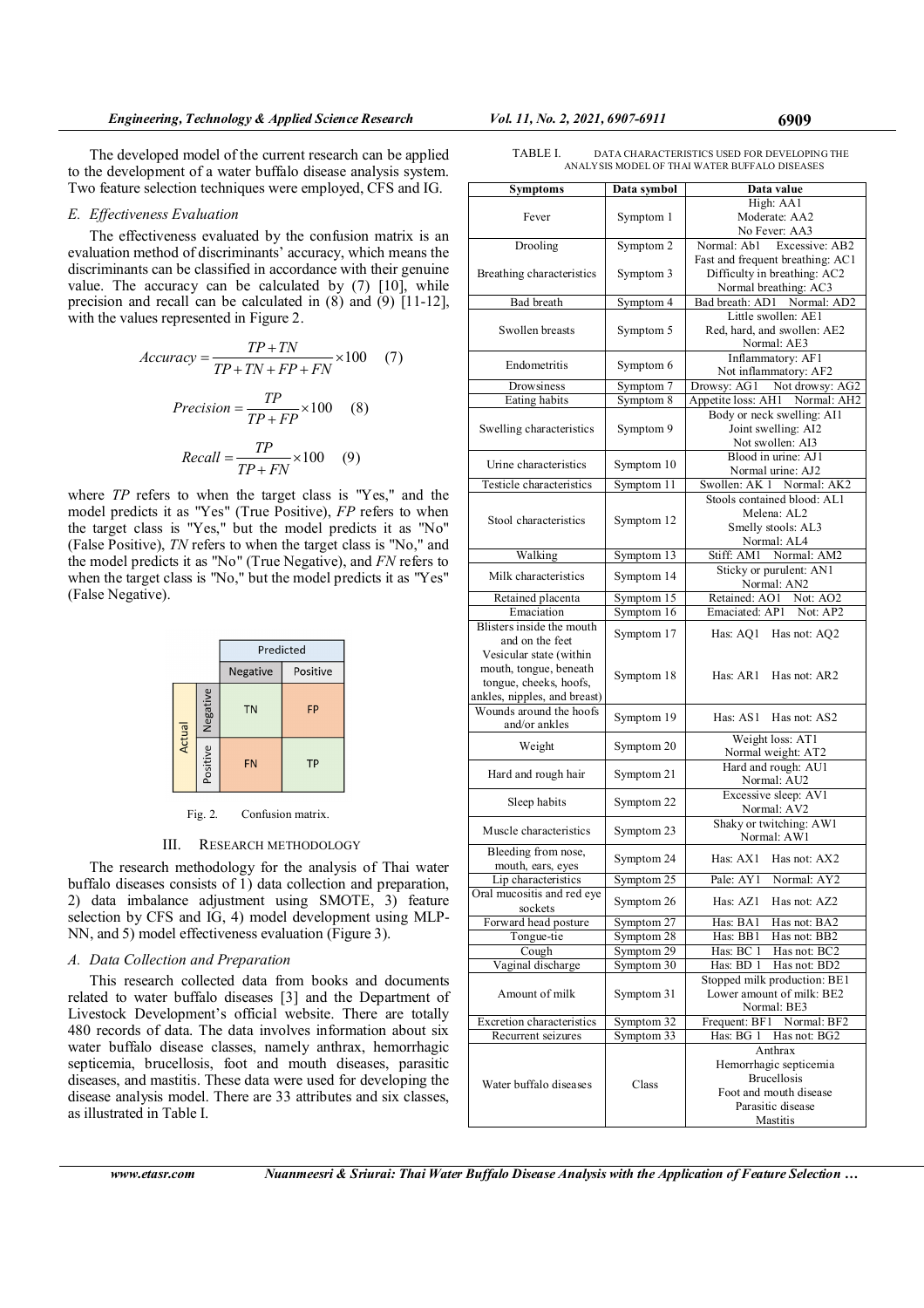

Fig. 3. The model framework.

After collecting the data illustrated in Table I, the research team rechecked their reliability and accuracy to ensure that no attribute was incorrect or missing. For example, there are no data out of range for each attribute. Then, the data were converted into .CSV file format in order to be operated with the Weka version 3.9, as shown in Figure 4.

| $\Omega$          | R          |       |                 | U               | V               | W                                       | X      |                 |                 | AA         | A <sub>3</sub> | AC            | AD              | AE         | AF                      | AG              | AH<br>$\mathcal{A}$   |
|-------------------|------------|-------|-----------------|-----------------|-----------------|-----------------------------------------|--------|-----------------|-----------------|------------|----------------|---------------|-----------------|------------|-------------------------|-----------------|-----------------------|
| Symptom           | Sympton    | Sumot |                 | Symptom Symptom | Symptom         | Symptom Symptom Symptom Symptom Symptom |        |                 |                 |            | Symptom        | Symptom       |                 |            | Symptom Symptom Symptom | Symptom class   |                       |
| AQ2               | AR2        | AS2   | AT <sub>2</sub> | AU2             | AV <sub>2</sub> | AW1                                     | AX1    | AY2             | AZ2             | BA2        | <b>B82</b>     | BCZ           | <b>BD2</b>      | BE3        | BF1                     | BG1             | anthraxdisease        |
| AQ2               | AR2        | AS2   | AT <sub>2</sub> | AU2             | AV2             | AW1                                     | AX1    | AY1             | AZ2             | <b>BA2</b> | 882            | BC2           | BD <sub>2</sub> | BE3        | BF <sub>2</sub>         | BG2             | anthraxdisease        |
| AQ2               | AR2        | AS2   | AT <sub>2</sub> | AU2             | AV <sub>2</sub> | AW2                                     | AX2    | AY1             | AZ2             | BA2        | 882            | BC2           | <b>BD2</b>      | BE3        | BF1                     | BG <sub>2</sub> | anthraxdisease        |
| AQ2               | AR2        | AS2   | AT <sub>2</sub> | AU2             | AV <sub>2</sub> | AW1                                     | AX1    | AY1             | AZ2             | BA2        | 882            | BC2           | <b>BD2</b>      | BE3        | BF <sub>2</sub>         | BG1             | anthraxdisease        |
| AQ <sub>2</sub>   | AR2        | AS2   | AT <sub>2</sub> | AU2             | AV2             | AW2                                     | AX2    | AY1             | AZ2             | BA2        | 882            | BC2           | <b>BD2</b>      | BE3        | BF1                     | BG1             | anthraxdisease        |
| AQ2               | AR2        | AS2   | AT <sub>2</sub> | AU2             | AV1             | AW2                                     | AX2    | AY2             | AZ2             | BA2        | <b>B82</b>     | BC2           | BD <sub>2</sub> | BE3        | BF <sub>2</sub>         | BG2             | hemorrhagicsepticemia |
| AO2               | AR2        | AS2   | AT2             | AU2             | AV2             | AW2                                     | AX2    | AY2             | AZ1             | <b>BA1</b> | 881            | BC2           | BD <sub>2</sub> | BE3        | 8F2                     | BG2             | hemorrhagicsepticemia |
| AQ2               | AR2        | AS2   | AT <sub>2</sub> | AU2             | AV2             | AW2                                     | AX2    | AY2             | AZ1             | BA2        | 882            | BCI           | BD <sub>2</sub> | BE3        | BF <sub>2</sub>         | BG2             | hemorrhagicsepticemia |
| 10 AQ2            | AR2        | AS2   | AT <sub>2</sub> | AU2             | AV2             | AW2                                     | AX2    | AY2             | AZ1             | <b>BA2</b> | <b>B81</b>     | BC2           | BD <sub>2</sub> | BE3        | BF2                     | BG2             | hemorrhagicsepticemia |
| 11 AQ2            | AR2        | AS2   | AT <sub>2</sub> | AU2             | AV <sub>2</sub> | AW2                                     | AX2    | AY2             | AZ2             | BA1        | 881            | BC1           | BD <sub>2</sub> | BE3        | BF2                     | BG <sub>2</sub> | hemorrhagicsepticemia |
| 12 AQ2            | AR2        | AS2   | AT2             | AU2             | AV2             | AW2                                     | AX2    | AY2             | AZ2             | BA2        | 882            | BCZ           | BD1             | BE2        | BF2                     | BG2             | brucellosis           |
| 13 AQ2            | AR2        | AS2   | AT <sub>2</sub> | AU2             | AV2             | AW2                                     | AX2    | AY2             | AZ <sub>2</sub> | BA2        | 882            | BC2           | B <sub>D1</sub> | BE3        | 8F2                     | BG2             | brucellosis           |
| 14 AQ2            | AR2        | AS2   | AT2             | AU2             | AV2             | AW2                                     | AX2    | AY2             | AZ2             | BA2        | 882            | BC2           | BD1             | BE2        | BF2                     | BG2             | <b>brucellosis</b>    |
| 15 AQ1            | AR1        | AS1   | AT1             | AU2             | AV2             | AW2                                     | AX2    | AY1             | AZ1             | BA2        | 882            | BCZ           | <b>BD2</b>      | BE3        | BF2                     | BG2             | footandmouthdisease   |
| 16 AQ1            | AR1        | AS1   | AT2             | AU2             | AV2             | AW2                                     | AX2    | AY <sub>2</sub> | AZ2             | BA2        | 882            | BCZ           | BD2             | BE1        | BF2                     | BG2             | footandmouthdisease   |
| 17 AQ2            | AR1        | AS2   | AT2             | AU2             | AV2             | AW2                                     | AX2    | AY2             | AZ2             | RA2        | 882            | BCZ           | <b>BD2</b>      | BE3        | BF2                     | BG2             | footandmouthdisease   |
| 18 AQ1            | AR1        | AS1   | AT <sub>2</sub> | AU2             | AV <sub>2</sub> | AW2                                     | AX2    | AY <sub>2</sub> | AZ2             | BA2        | 882            | BC2           | <b>BD2</b>      | BE1        | BF2                     | BG2             | footandmouthdisease   |
| 19 AQ1            | AR1        | AS2   | AT2             | AU2             | AV2             | AW2                                     | AX2    | AY1             | AZ2             | BA2        | 882            | BCZ           | BD2             | BE3        | BF2                     | BG2             | footandmouthdisease   |
| <b>MAIL 4-0-2</b> | <b>ABA</b> | 1.01  | $-20$           | <b>A RIVE</b>   | <b>ALCOHOL</b>  | ----                                    | a son. | <b>A MAIN</b>   | $-$             | 2.11       | <b>BAR</b>     | <b>Bullet</b> | <b>BAR</b>      | <b>ACA</b> | <b>Ballie</b>           | <b>But it</b>   | tel: in               |

Fig. 4. Data used for model construction.

## B. Data Imbalance Adjustment using SMOTE

Since the prepared data were found to be imbalanced in class/label, the research team decided to adjust the data imbalance of the datasets by increasing the number of datasets with a small size of classes. The best result was provided after increasing the  $k$ -nearest neighbor value from 1 to 5. It was experimentally found that  $k = 5$  and *randomSeed* = 1 give the best result. The data size was then increased from 100% until the highest level of effectiveness could be gained (as evaluated by 10-fold cross-validation). The experiment results showed that the data could be balancing and upsizing to 300%. Thus, the new dataset increased to 528, 688, and 768 records for data balancing using SMOTE at 100%, 200%, and 300% of its original size respectively.

## C. Feature Selection by CFS and IG

The data with 33 attributes and 6 classes were brought into the feature selection process using the CFS and the IG in Weka. In this work, there are 8 groups of data applied in this process, namely 1) the original dataset through the CFS, 2) the original dataset through IG, 3) 100% of SMOTE through CFS, 4) 200% of SMOTE through CFS, 5) 300% of SMOTE through CFS, 6) 100% of SMOTE through IG, 7) 200% of SMOTE through IG, and 8) 300% of SMOTE through IG. These resulting datasets will be used at the next step.

# D. Model Development Using MLP neural network

After the data imbalance had been adjusted, the data were transferred to the learning process to construct the model by which the research team applied two feature selection techniques, CFS and IG, along with the MLP-NN. In this research, the input layer consisted of 33 neurons. The output layer consisted of 6 neurons. Therefore, the optimum parameters for the MLP-NN model set in Weka were: Hidden Layer = 4, Training Time =  $500$ , Learning Rate =  $0.3$ , Momentum  $= 0.2$ , and 21 epochs $= 500$ . These values provided the highest level of effectiveness after being evaluated by 10 fold cross-validation. Besides, the model was also generated from the original dataset that SMOTE, or CFS, or IG had not processed in any way, for effectiveness comparison with the other models that have undergone balancing and or feature selection. Thus, 9 models were built from the original dataset and 8 feature selection datasets.

#### IV. RESULTS

According to the experiment results, the most appropriate data size adjusted by SMOTE was 200%. Then, the features of the complete dataset were selected by CFS and IG. Afterwards, the MLP-NN was developed and its effectiveness was evaluated by 10-fold cross-validation, as illustrated in Table II and Figure 5.

TABLE II. MODEL'S EFFECTIVENESS EVALUATION

| Method                      | Data   | Precision | Recall | Accuracy |
|-----------------------------|--------|-----------|--------|----------|
|                             | (rows) | (%)       | (%)    | (%)      |
| MLP (Original data)         | 480    | 98.77     | 98.78  | 98.79    |
| CFS+MLP                     | 480    | 98.80     | 98.82  | 98.81    |
| $IG+MLP$                    | 480    | 91.59     | 91.54  | 91.52    |
| SMOTE $(100\%) + CFS + MLP$ | 528    | 98.85     | 98.87  | 98.86    |
| SMOTE (200%) +CFS+MLP       | 688    | 99.70     | 99.72  | 99.71    |
| SMOTE (300%) +CFS+MLP       | 768    | 99.60     | 99.61  | 99.62    |
| SMOTE (100%) +IG+MLP        | 528    | 92.48     | 92.52  | 92.53    |
| SMOTE (200%) +IG+MLP        | 688    | 93.62     | 93.59  | 92.61    |
| SMOTE (300%) +IG+MLP        | 768    | 93.05     | 93.08  | 93.06    |